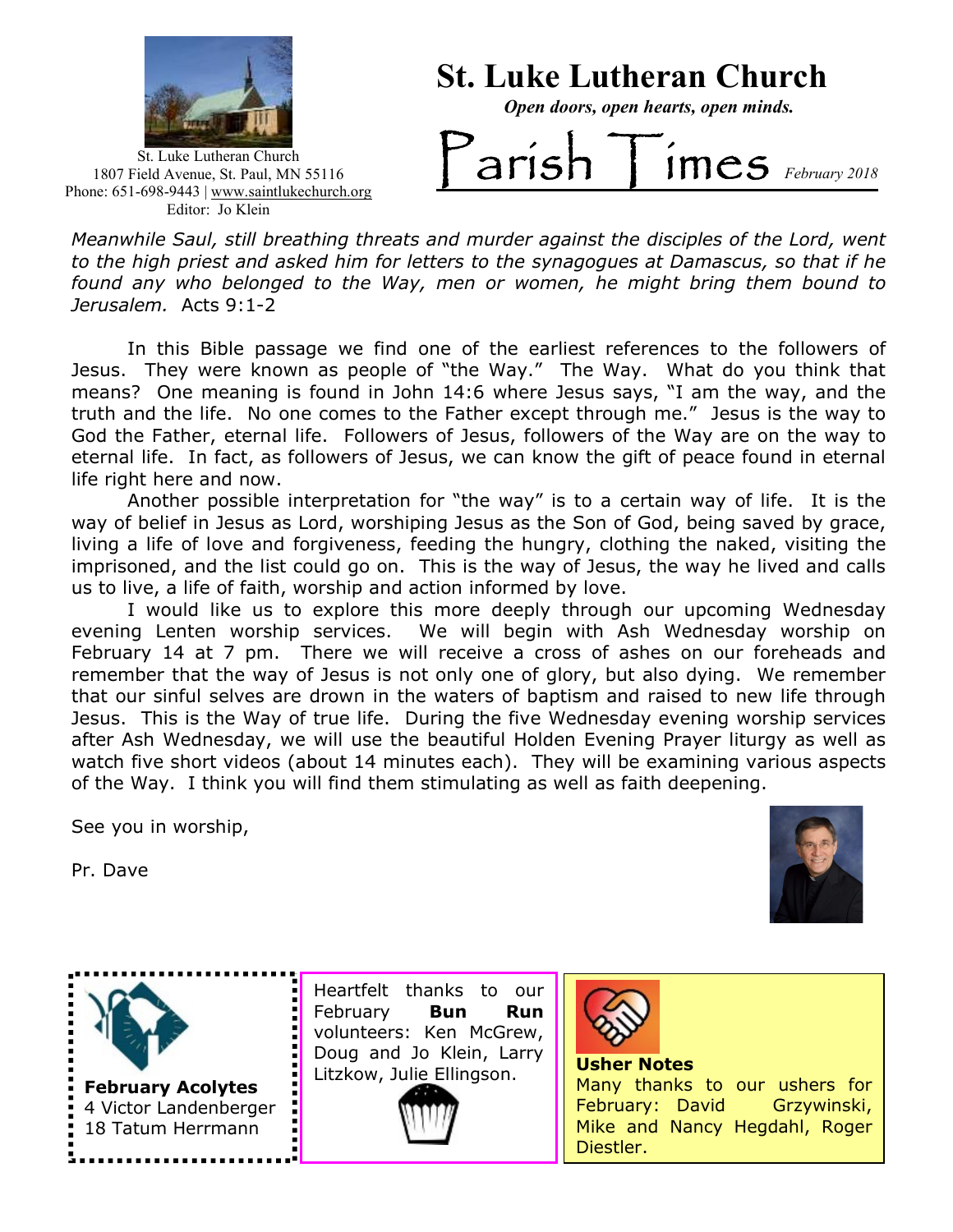#### Lenten Schedule of Worship

 Ash Wednesday worship is on February 14 at 7 pm. On the five following Wednesdays (Feb. 21, 28, March 7, 14, 21) we will have an evening worship from 6:30-7:15 featuring the Holden Evening Prayer Worship Service. Maundy Thursday (March 29) and Good Friday (March 30) services are at 7:00 p.m. Come, worship the Lord during this Lenten season as you prepare for the cross and resurrection!



#### Camp Onomia Family Retreat February 16-18

Come one, come all to the St. Luke Family Retreat! You are part of the family of St. Luke, so the invitation includes you. All are welcome. If you have never been to a St. Luke family retreat at Camp Onomia, come and try it out. This year our theme will center on: "Look and See, Listen and Hear, Touch and Feel." Have you ever been so busy you don't even notice something right in front of your eyes? You look, but you don't see. Or maybe you are listening to something, but realize you didn't hear a thing. You listened, but you did not hear. The same can be said about touching and feeling. My hope is that we can slow down during this retreat and take the time to see, hear and feel. When we do that, we become more aware of all the Lord is doing around us and so find that we are blessed! We find God at work in our everyday lives. Sign up on the kiosk and plan to go!  $\|\cdot\|$  Wednesday Morning Bible Study





Ladies Night Out in February will take place on Tuesday, February 20<sup>th</sup> at Bennett's Railhouse, 1305 W. 7<sup>th</sup> St. at 5:30 p.m. Please notify Joyce Bluel (651-690-4614) by Sunday, Feb. 11 if you are planning on attending so we have an idea of how many for the reservation.



Mardi Gras Celebration with St. Mark on Saturday, February 10 at 5:00

We are going to have a party! It will be at the St. Mark Lutheran Church social hall. It will feature mouthwatering food from DeGidios as well as the delicious fun of building your own Sundae with a variety of ice cream, sauces, whipped cream and sprinkles. We will have a piñata for the kids, a place for designing your own Mardi Gras Mask, music and other fun. We are applying to Thrivent for funding. Cost for you will be a goodwill offering, all of which will be donated to Loaves and Fishes. So come, eat, have a good time and help with a great cause.

#### February WORSHIP ASSISTANTS

#### Readers:

4 Cindy Schroer 11 Laurie Herrmann 18 Katy Eggert 25 Wendy Bjorklund

Communion: 4 Jen Fredrickson

18 Katy Eggert



#### February Birthdays

- 4 Maggie Erickson
- 7 Samantha Smith
- 9 Kirby Peterson
- 10 Junella Litzkow
- 11 Sue Grzywinski
- 12 Alec Schultz
- 14 Dianne Diestler
- 16 Ann Verschoyle
- 17 David Nedrelow
- 23 Mary Dybvig
	- Volker Landenberger
- 24 Jeff Kingsley
- 26 Karen Wasko
- 28 Sadie Pilgrim

**SAVE THE DATE** for Pr. Dave's retirement party which will be Sunday, June 10th right after our service. More details to follow. Come one, come all!



| vare of all the Lord is doing                                                               |                                          | <b>FINANCIAL REPORT 2017 Year End</b>              |            |
|---------------------------------------------------------------------------------------------|------------------------------------------|----------------------------------------------------|------------|
| ound us and so find that we<br>e blessed! We find God at<br>ork in our everyday lives. Sign |                                          | <b>INCOME</b><br>Envelopes/General Fund 136,425.71 |            |
| on the kiosk and plan to go!                                                                | <b>Wednesday Morning Bible Study</b>     | Loose Offering                                     | 1960.55    |
|                                                                                             | Every Wednesday at 10:00 a.m. we         | Thrivent                                           | 2552.00    |
|                                                                                             | meet for Bible study with a chaser of    | Transfer from                                      |            |
|                                                                                             | coffee or tea. It is open to everyone,   | <b>Designated Funds</b>                            | 3950.00    |
|                                                                                             | so bring along your Bible and let's dive | Use of Bldg/Other                                  | 2850.00    |
|                                                                                             | into God's life-giving Word! Meet in the | Total                                              | 147,738.26 |
|                                                                                             | library.                                 | <b>TOTAL EXPENSES</b>                              | 146.719.38 |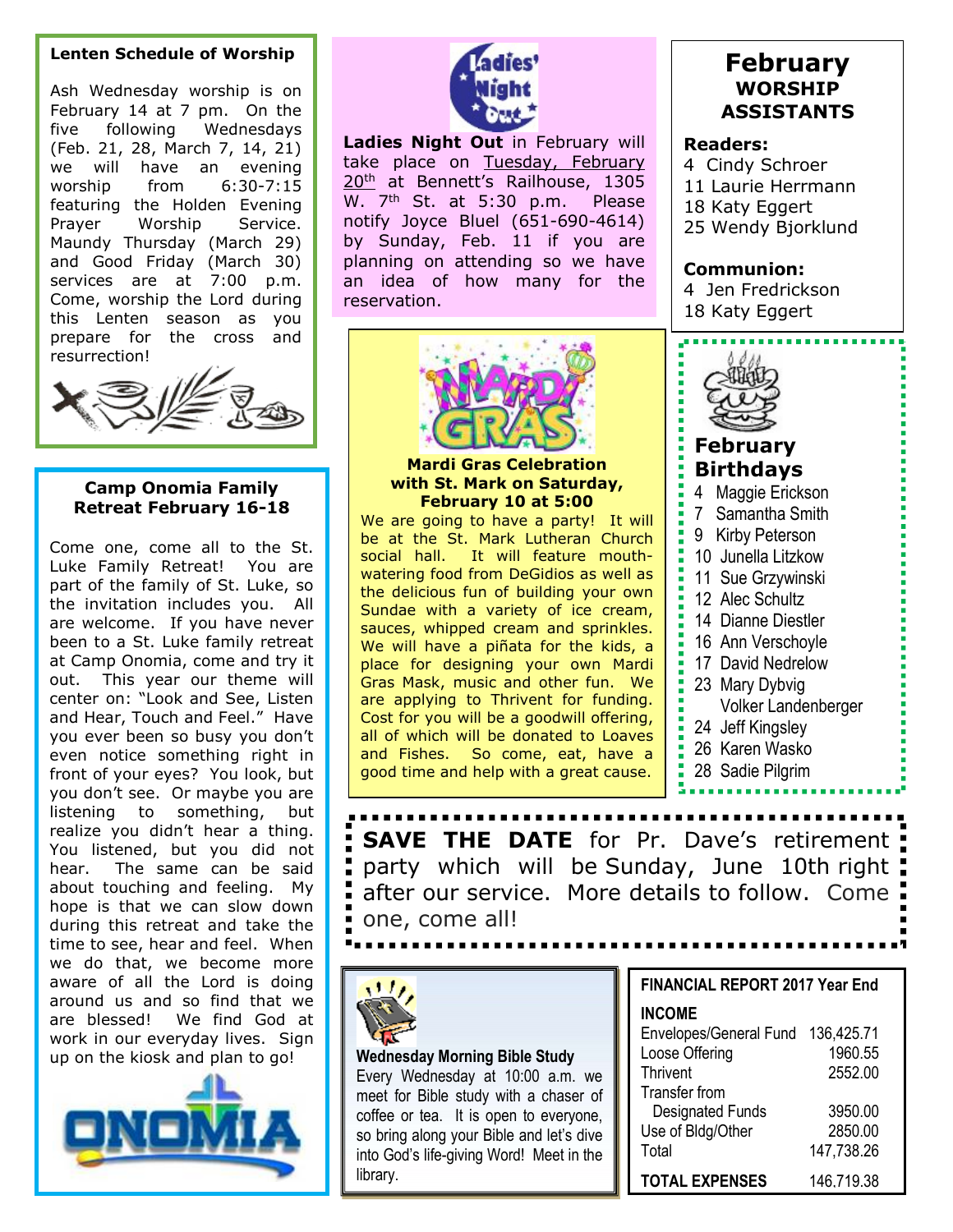#### Need for volunteers for the MSP committee

What is the MSP committee? It is a group of people who will develop the Ministry Site Profile that will help the ELCA synod determine what type of pastor (leader) St. Luke needs going forward. This is **NOT** the call committee. This is the committee that generates the document that will help synod match candidates to our mission/vision as a church. Typically, an interim pastor would help us do this. Because we want to be "ahead of the curve," Pr. Joe Lees will assist us in this generating this document. We are lucky to have him. The committee will utilize a wonderful database that can tell us a lot about our own congregation and people living in the neighborhood around St. Luke, and help us to see where we overlap and what the gaps are. If you are interested in data, thinking about the mission of St. Luke going forward, and want to be part of the process of putting together this document, please contact Wendy Bjorklund, either at church, at wlbjorklund@stcloudstate.edu or by phone at 651-357-5742 by February 1. Meetings will be held in February and March, scheduled after church on Sunday, when possible. The plan is to have the MSP submitted to synod by May 1.



## Commentaries for the February Gospel Readings

#### Study notes for Sundays in February

Below are some notes for your study and meditation on the Sunday gospel readings in February. Please take out your Bible, read the gospel lesson, along with the notes for that reading, then meditate on it in preparation for Sunday worship. Prepare your heart and mind for worship. The main sources I have used are "Preaching Mark" by Rev. Richard Jensen, "The Good News According to Mark" by Eduard Schweizer, "Texts for Preaching", Working Preacher and my own notes.

#### February 4: Mark 1:29-39 – Fifth Sunday after Epiphany

Mark begins his gospel with four healing stories. This is the second of the four (the first was the healing of the man with the demon, which took place in the synagogue). This gospel reading can be divided into three scenes. In the first, we see Jesus leaving the synagogue, where they had worshiped because it was the Sabbath. He entered the house of Andrew and Simon Peter (remember, they were brothers) and found Simon's mother-in-law in bed with a fever. Without saying a word, Jesus simply takes her by the hand and lifts her up. As he did that, the fever left her and she got right to work! You'd think they would have let her rest a little more, but no. Who knows, maybe she was the kind who felt duty bound to take care of guests. Or maybe she realized it was Jesus who cured her and so wanted to serve him out of gratitude. It doesn't say. What we do know is that in this first scene, only a few people witnessed this Sabbath healing (Simon, Andrew, James, John). However, that same evening (the second scene), people brought their sick and possessed to the house for Jesus to heal. It says the whole city gathered around the door. There were a lot of hurting people. The healing in the first scene of this gospel (Simon's mother-in-law) was witnessed by a few. The healings in the second scene were witnessed by the whole city. It wasn't a private affair. Word spread quickly about this miracle man and people brought loved ones from near and far to be healed. In the third scene we see Jesus waking early, while it was still dark, to go to a deserted place to pray. This is something Jesus often did. We need to take note: if it is good for the Son of God, it is good and even essential for us to make it a habit of taking time each day to find a quiet place to pray. As he prayed, it says that Simon and his companions *hunted* him down. It is like they are chasing an animal. And when they found Jesus they berated him saying, "Everyone is searching for you." What are you doing? Don't you know that people are looking for you with big expectations?? But Jesus has other plans and tells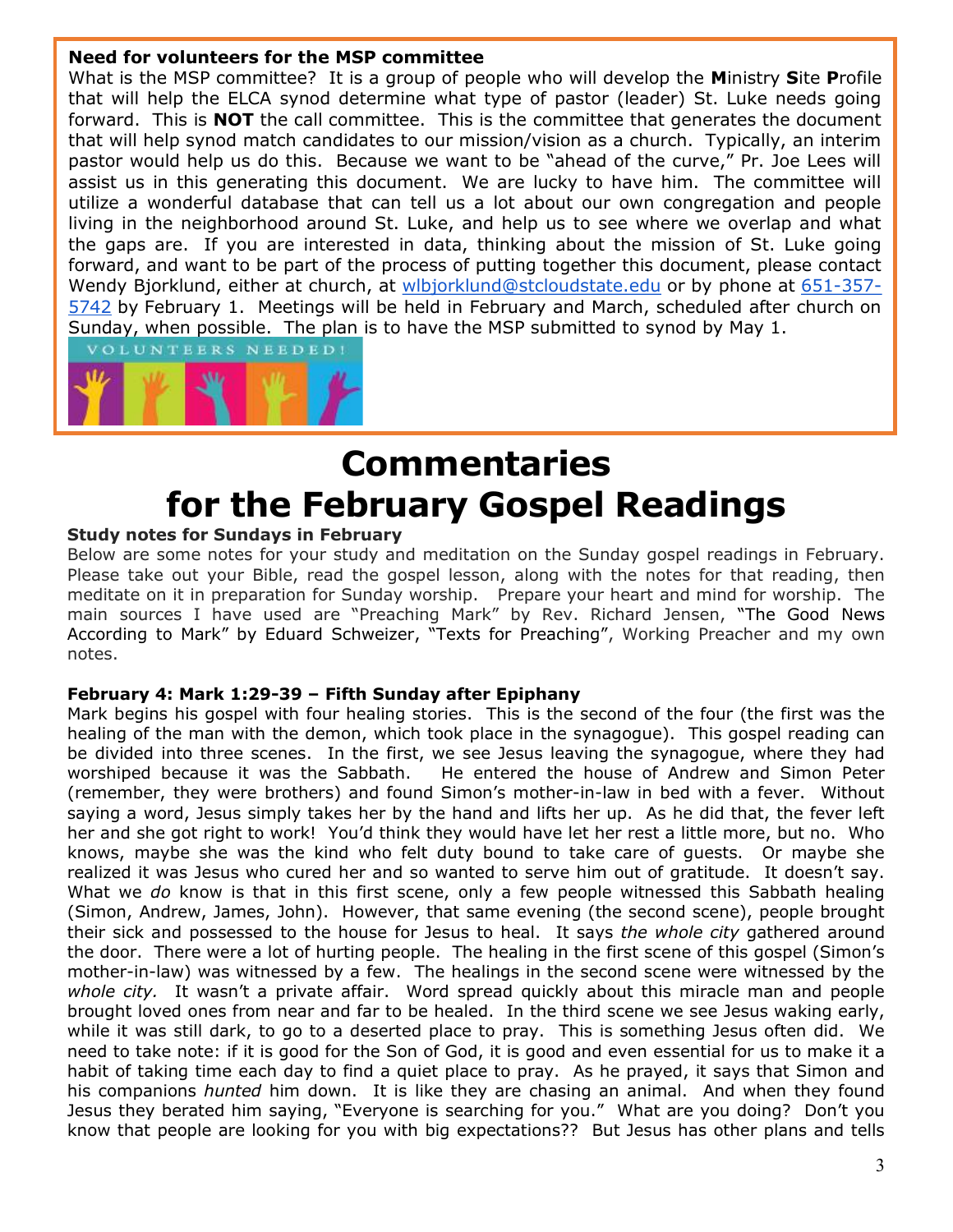the disciples so. It won't be the first time their plans conflict with Jesus' plans. In fact, unlike the demons, they never quite figure out who Jesus is until after the resurrection. Jesus then tells the disciples, "Let us go on to the neighboring towns, so that I may proclaim the message there also; for that is what I came out to do." As one commentator wrote, "Jesus subordinates his power for healing and exorcism to the greater need for proclamation of the kingdom of God. He does so because that is his primary task. He also does so because proclamation of the kingdom is the only context in which the power of healing gains its true meaning."

#### February 11: Mark 9:2-9 – Transfiguration of our Lord

Our gospel reading begins with, "Six days later," Six days after what? Just before this, in 8:29 Peter confesses Jesus to be the Messiah, the Son of the living God. Right after Peter's confession Jesus tells the disciples that he must suffer and be killed. Peter rebukes Jesus and then Jesus calls Peter Satan! Jesus then tells the disciples that they too must take up their crosses and follow him. It is right after this that Jesus leads three of his disciples up the mountain where the transfiguration takes place and they see Jesus in his glory. Like at Jesus' baptism, we hear the voice of God say, "This is my Son, the Beloved." But then God adds, "listen to him!" "Listen to him." This is an extremely important word to both the disciples of that time, as well as to you and me, present day disciples. Jesus is unlike any Messiah we ever imagined. His ministry includes suffering, death and glory. In our minds, like the first disciples, we think the Messiah should only be about glory. But that is not the case, and so we need to listen. Like a good shepherd, it is necessary for the Messiah to go where the sheep are found, and that is a place of suffering and death. Jesus understands this well and so comes to the place where we are…a place of suffering and death. The disciples needed to *listen* to the teachings of God the Father and Jesus in order to understand this about the Messiah. We need to listen too. When we don't, we wander off like the lost sheep we become. There on the mountaintop the glory of Jesus is seen in his face and clothes, which shone like the sun and became dazzling white. Can you imagine watching as a person's face suddenly begins to shine like the sun? Not only that, but Moses and Elijah suddenly show up and begin talking with Jesus. It would be an overwhelming sight. About this, one commentator wrote, "The importance of listening becomes clear by contrast with the scene that has preceded it, in which everything is visual. The disciples see the transfiguration of Jesus, the whiteness of his clothing, the appearance of Elijah and Moses alongside him, the cloud that overshadows them. After the voice speaks, they look around and see only Jesus. Nothing is wrong with what the disciples have witnessed, except that they have not yet listened and heard what Jesus has said to them, so they are not ready to understand what they have seen." Think about it, at the crucifixion, Jesus was flanked by two criminals, but here in his glory he is flanked by two of the greatest prophets of all time. This one who is God's Son, shines with glory, yet descends into the deepest, darkest valleys of human misery, pain, suffering and death. Jesus does that for you and me. Jesus tells the disciples not to tell anyone about this mountaintop experience until after he has been raised from the dead. The disciples followed this order. It was after the resurrection that Peter writes about the glory of the transfiguration in 2 Peter 1:16-18.

#### February 18: Mark 1:9-15 – First Sunday in Lent

Like the first Sunday in January (The Baptism of our Lord), once again we read about the baptism of Jesus by John the Baptist. Jesus journeyed from Nazareth to be baptized by John in the River Jordan. As Jesus came up out of the water, he saw the heavens "torn apart." Can you imagine? What would THAT look like?! It must have been absolutely fantastic. What is telling is that Mark begins and ends his gospel account with something being torn open. In the beginning, it is the heavens. At the end, when Jesus died on the cross, the curtain of the temple, which separated everyone from the Holy of Holies, was torn in two from top to bottom (15:38). In both cases, that which separated humankind from God was torn away. In Jesus, that is taken care of permanently. In Jesus, nothing separates us from the love of God! After the heavens are torn apart, the Holy Spirit descended like a dove upon Jesus. The Spirit of God is indeed on and in Jesus. We then hear the voice of the Father who reinforces this by saying, "You are my Son, the Beloved, with you